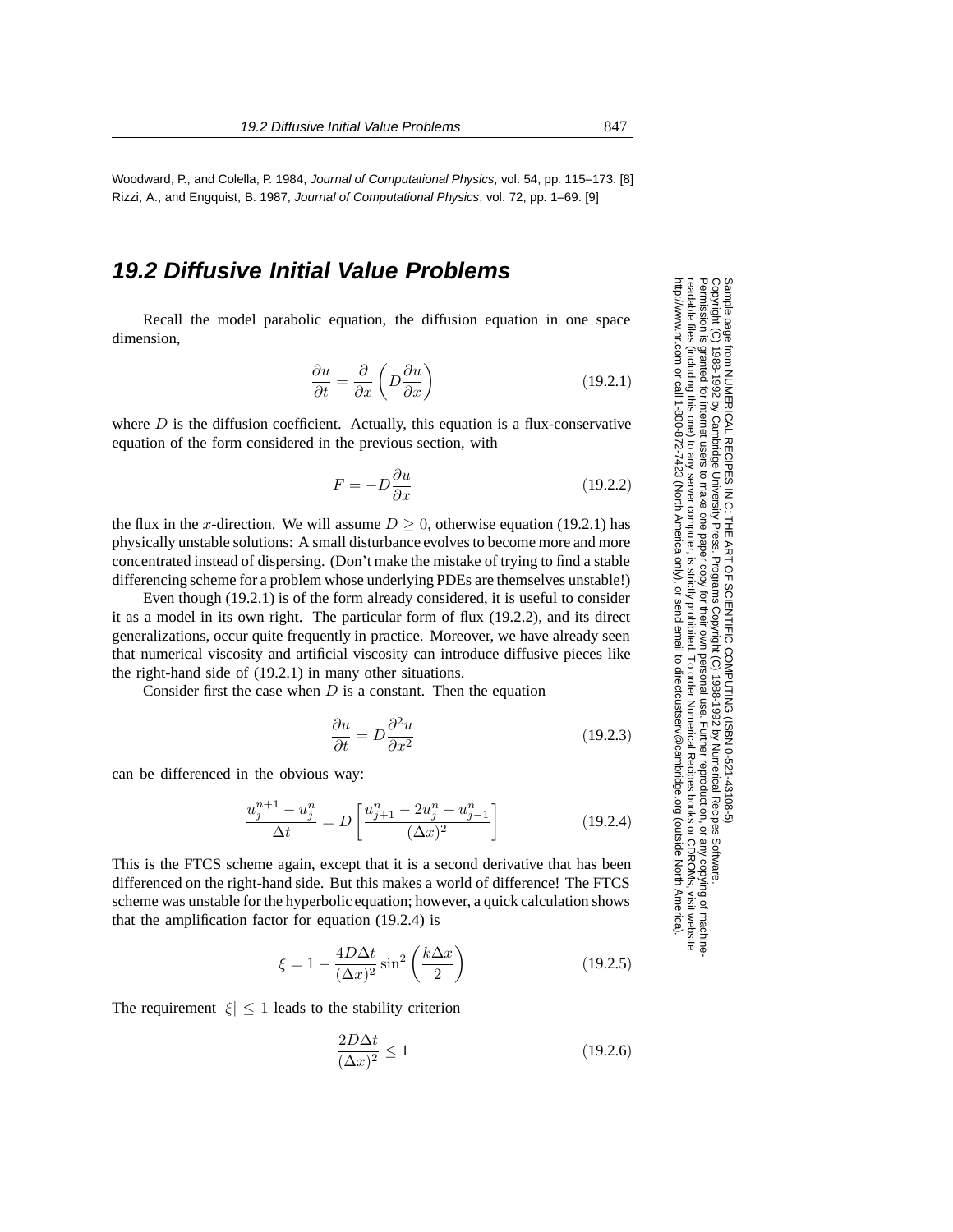The physical interpretation of the restriction (19.2.6) is that the maximum allowed timestep is, up to a numerical factor, the diffusion time across a cell of width  $\Delta x$ .

More generally, the diffusion time  $\tau$  across a spatial scale of size  $\lambda$  is of order

$$
\tau \sim \frac{\lambda^2}{D} \tag{19.2.7}
$$

Usually we are interested in modeling accurately the evolution of features with spatial scales  $\lambda \gg \Delta x$ . If we are limited to timesteps satisfying (19.2.6), we will need to evolve through of order  $\lambda^2/(\Delta x)^2$  steps before things start to happen on the scale of interest. This number of steps is usually prohibitive. We must therefore find a stable way of taking timesteps comparable to, or perhaps — for accuracy somewhat smaller than, the time scale of  $(19.2.7)$ .

This goal poses an immediate "philosophical" question. Obviously the large timesteps that we propose to take are going to be woefully inaccurate for the small scales that we have decided not to be interested in. We want those scales to do something stable, "innocuous," and perhaps not too physically unreasonable. We want to build this innocuous behavior into our differencing scheme. What should it be?

There are two different answers, each of which has its pros and cons. The first answer is to seek a differencing scheme that drives small-scale features to their *equilibrium* forms, e.g., satisfying equation (19.2.3) with the left-hand side set to zero. This answer generally makes the best physical sense; but, as we will see, it leads to a differencing scheme ("fully implicit") that is only *first-order* accurate in time for the scales that we are interested in. The second answer is to let small-scale features *maintain* their initial amplitudes, so that the evolution of the larger-scale features of interest takes place superposed with a kind of "frozen in" (though fluctuating) background of small-scale stuff. This answer gives a differencing scheme ("Crank-Nicolson") that is *second-order* accurate in time. Toward the end of an evolution calculation, however, one might want to switch over to some steps of the other kind, to drive the small-scale stuff into equilibrium. Let us now see where these distinct differencing schemes come from:

Consider the following differencing of (19.2.3),

$$
\frac{u_j^{n+1} - u_j^n}{\Delta t} = D \left[ \frac{u_{j+1}^{n+1} - 2u_j^{n+1} + u_{j-1}^{n+1}}{(\Delta x)^2} \right]
$$
(19.2.8)

This is exactly like the FTCS scheme (19.2.4), except that the spatial derivatives on the right-hand side are evaluated at timestep  $n + 1$ . Schemes with this character are called *fully implicit* or *backward time*, by contrast with FTCS (which is called *fully explicit*). To solve equation (19.2.8) one has to solve a set of simultaneous linear equations at each timestep for the  $u_j^{n+1}$ . Fortunately, this is a simple problem because the system is tridiagonal: Just group the terms in equation (19.2.8) appropriately:

$$
-\alpha u_{j-1}^{n+1} + (1+2\alpha)u_j^{n+1} - \alpha u_{j+1}^{n+1} = u_j^n, \qquad j = 1, 2...J - 1 \tag{19.2.9}
$$

where

$$
\alpha \equiv \frac{D\Delta t}{(\Delta x)^2} \tag{19.2.10}
$$

Sample page t<br>Copyright (C) Copyright (C) 1988-1992 by Cambridge University Press.Sample page from NUMERICAL RECIPES IN C: THE ART OF SCIENTIFIC COMPUTING (ISBN 0-521-43108-5) http://www.nr.com or call 1-800-872-7423 (North America only),readable files (including this one) to any serverPermission is granted for internet users to make one paper copy for their own personal use. Further reproduction, or any copyin from NUMERICAL RECIPES IN C: THE ART OF SCIENTIFIC COMPUTING (ISBN 0-521-43108-5)<br>1988-1992 by Cambridge University Press. Programs Copyright (C) 1989-1992 by Numerical Recipes Software computer, is strictly prohibited. To order Numerical Recipes booksPrograms Copyright (C) 1988-1992 by Numerical Recipes Software. or send email to directcustserv@cambridge.org (outside North America). or CDROMs, visit website g of machine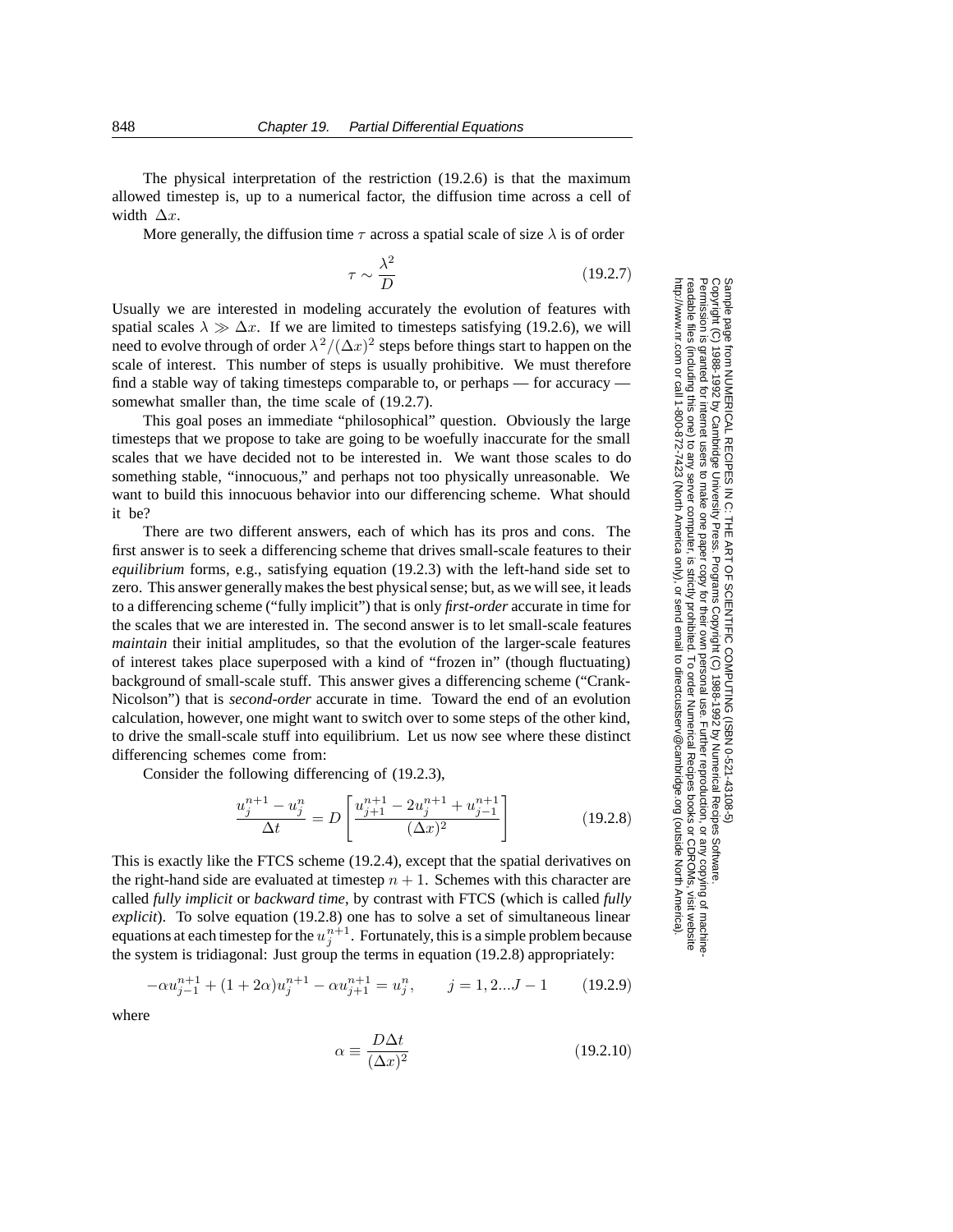Supplemented by Dirichlet or Neumann boundary conditions at  $j = 0$  and  $j = J$ , equation (19.2.9) is clearly a tridiagonal system, which can easily be solved at each timestep by the method of §2.4.

What is the behavior of (19.2.8) for very large timesteps? The answer is seen most clearly in (19.2.9), in the limit  $\alpha \to \infty$  ( $\Delta t \to \infty$ ). Dividing by  $\alpha$ , we see that the difference equations are just the finite-difference form of the equilibrium equation

$$
\frac{\partial^2 u}{\partial x^2} = 0\tag{19.2.11}
$$

What about stability? The amplification factor for equation (19.2.8) is

$$
\xi = \frac{1}{1 + 4\alpha \sin^2\left(\frac{k\Delta x}{2}\right)}\tag{19.2.12}
$$

Clearly  $|\xi| < 1$  for any stepsize  $\Delta t$ . The scheme is unconditionally stable. The details of the small-scale evolution from the initial conditions are obviously inaccurate for large  $\Delta t$ . But, as advertised, the correct equilibrium solution is obtained. This is the characteristic feature of implicit methods.

Here, on the other hand, is how one gets to the second of our above philosophical answers, combining the stability of an implicit method with the accuracy of a method that is second-order in both space and time. Simply form the average of the explicit and implicit FTCS schemes:

$$
\frac{u_j^{n+1} - u_j^n}{\Delta t} = \frac{D}{2} \left[ \frac{(u_{j+1}^{n+1} - 2u_j^{n+1} + u_{j-1}^{n+1}) + (u_{j+1}^n - 2u_j^n + u_{j-1}^n)}{(\Delta x)^2} \right]
$$
\n(19.2.13)

Here both the left- and right-hand sides are centered at timestep  $n + \frac{1}{2}$ , so the method is second-order accurate in time as claimed. The amplification factor is

$$
\xi = \frac{1 - 2\alpha \sin^2\left(\frac{k\Delta x}{2}\right)}{1 + 2\alpha \sin^2\left(\frac{k\Delta x}{2}\right)}
$$
(19.2.14)

so the method is stable for any size ∆t. This scheme is called the *Crank-Nicolson* scheme, and is our recommended method for any simple diffusion problem (perhaps supplemented by a few fully implicit steps at the end). (See Figure 19.2.1.)

Now turn to some generalizations of the simple diffusion equation (19.2.3). Suppose first that the diffusion coefficient D is not constant, say  $D = D(x)$ . We can adopt either of two strategies. First, we can make an analytic change of variable

$$
y = \int \frac{dx}{D(x)}\tag{19.2.15}
$$

Permission is granted for internet users to make one paper copy for their own personal use. Further reproduction, or any copyin Copyright (C) 1988-1992 by Cambridge University Press.Programs Copyright (C) 1988-1992 by Numerical Recipes Software. g of machinereadable files (including this one) to any servercomputer, is strictly prohibited. To order Numerical Recipes booksor CDROMs, visit website http://www.nr.com or call 1-800-872-7423 (North America only),or send email to directcustserv@cambridge.org (outside North America).

Sample page from NUMERICAL RECIPES IN C: THE ART OF SCIENTIFIC COMPUTING (ISBN 0-521-43108-5)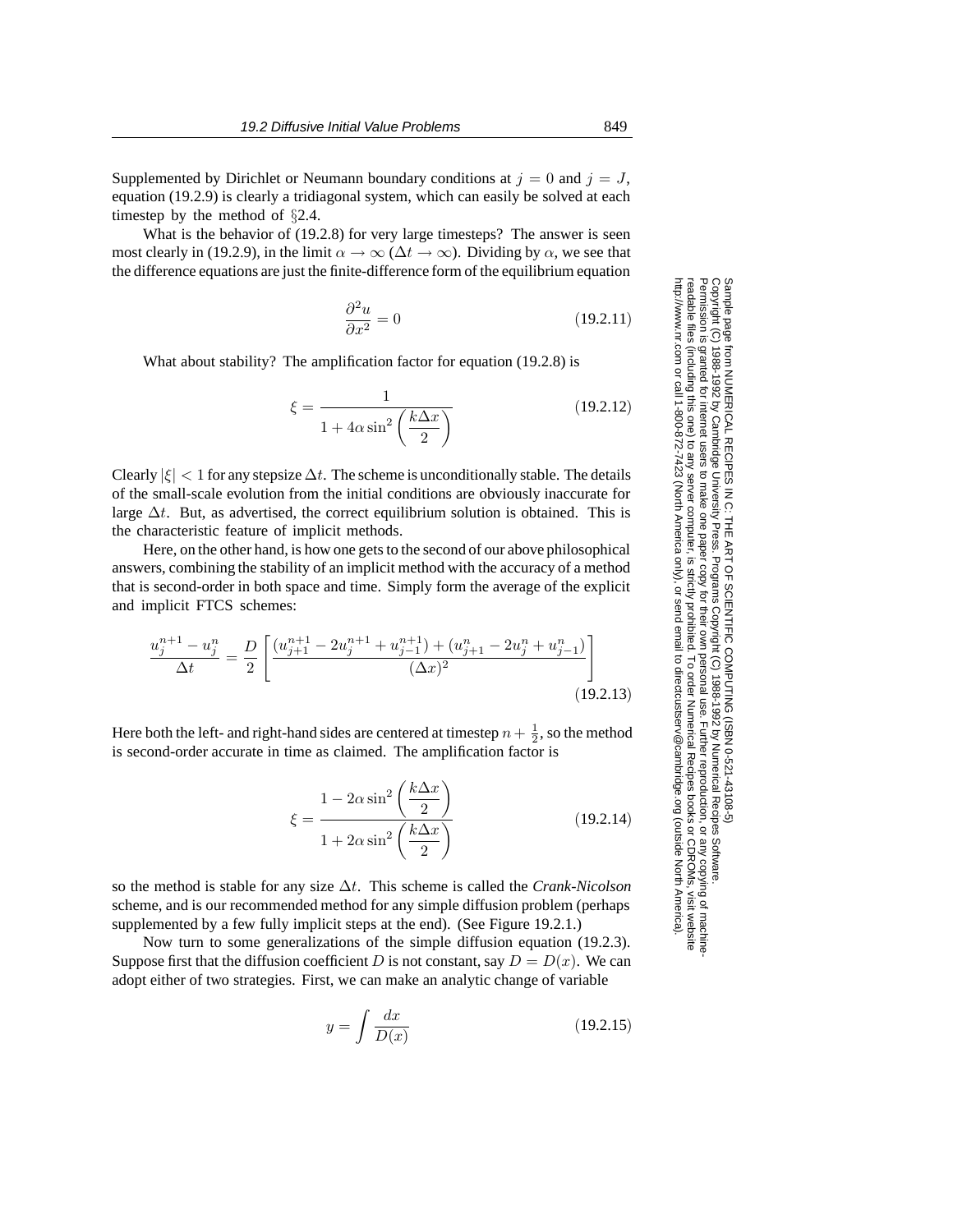

Figure 19.2.1. Three differencing schemes for diffusive problems (shown as in Figure 19.1.2). (a) Forward Time Center Space is first-order accurate, but stable only for sufficiently small timesteps. (b) Fully Implicit is stable for arbitrarily large timesteps, but is still only first-order accurate. (c) Crank-Nicolson is second-order accurate, and is usually stable for large timesteps.

Then

$$
\frac{\partial u}{\partial t} = \frac{\partial}{\partial x} D(x) \frac{\partial u}{\partial x}
$$
(19.2.16)

Permission is granted for internet users to make one paper copy for their own personal use. Further reproduction, or any copyin

computer, is strictly prohibited. To order Numerical Recipes books

or send email to directcustserv@cambridge.org (outside North America).

Sample page from NUMERICAL RECIPES IN C: THE ART OF SCIENTIFIC COMPUTING (ISBN 0-521-43108-5)

Programs Copyright (C) 1988-1992 by Numerical Recipes Software.

g of machine-

or CDROMs, visit website

Copyright (C) 1988-1992 by Cambridge University Press.

readable files (including this one) to any server

http://www.nr.com or call 1-800-872-7423 (North America only),

becomes

$$
\frac{\partial u}{\partial t} = \frac{1}{D(y)} \frac{\partial^2 u}{\partial y^2}
$$
 (19.2.17)

and we evaluate D at the appropriate  $y_j$ . Heuristically, the stability criterion (19.2.6) in an explicit scheme becomes

$$
\Delta t \le \min_{j} \left[ \frac{(\Delta y)^2}{2D_j^{-1}} \right] \tag{19.2.18}
$$

Note that constant spacing  $\Delta y$  in y does not imply constant spacing in x.

An alternative method that does not require analytically tractable forms for  $D$  is simply to difference equation (19.2.16) as it stands, centering everything appropriately. Thus the FTCS method becomes

$$
\frac{u_j^{n+1} - u_j^n}{\Delta t} = \frac{D_{j+1/2}(u_{j+1}^n - u_j^n) - D_{j-1/2}(u_j^n - u_{j-1}^n)}{(\Delta x)^2}
$$
(19.2.19)

where

$$
D_{j+1/2} \equiv D(x_{j+1/2}) \tag{19.2.20}
$$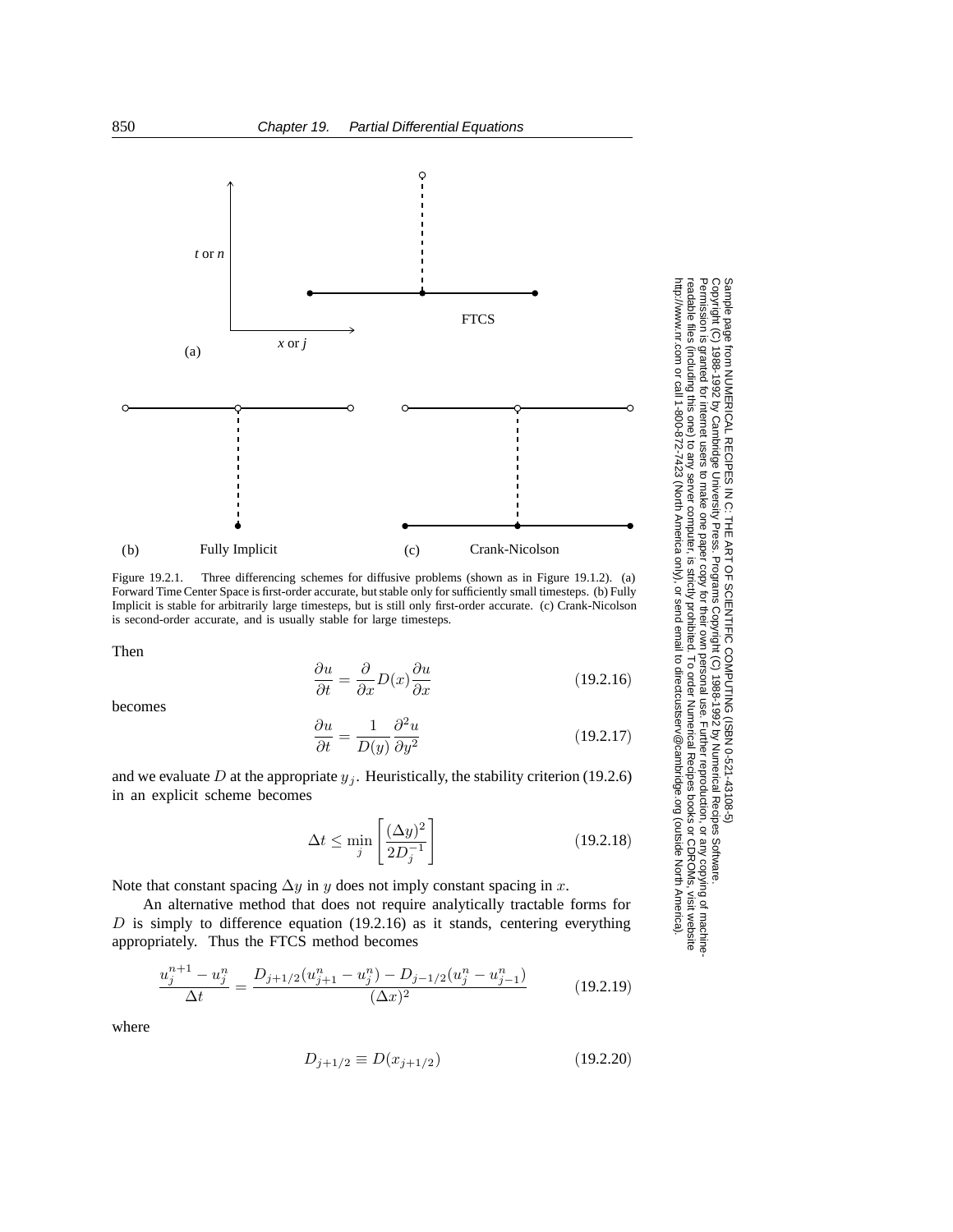and the heuristic stability criterion is

$$
\Delta t \le \min_{j} \left[ \frac{(\Delta x)^2}{2D_{j+1/2}} \right] \tag{19.2.21}
$$

The Crank-Nicolson method can be generalized similarly.

The second complication one can consider is a nonlinear diffusion problem, for example where  $D = D(u)$ . Explicit schemes can be generalized in the obvious way. For example, in equation (19.2.19) write

$$
D_{j+1/2} = \frac{1}{2} \left[ D(u_{j+1}^n) + D(u_j^n) \right]
$$
 (19.2.22)

Implicit schemes are not as easy. The replacement (19.2.22) with  $n \to n + 1$  leaves us with a nasty set of coupled nonlinear equations to solve at each timestep. Often there is an easier way: If the form of  $D(u)$  allows us to integrate

$$
dz = D(u)du
$$
\n(19.2.23)

analytically for  $z(u)$ , then the right-hand side of (19.2.1) becomes  $\partial^2 z/\partial x^2$ , which we difference implicitly as

$$
\frac{z_{j+1}^{n+1} - 2z_j^{n+1} + z_{j-1}^{n+1}}{(\Delta x)^2} \tag{19.2.24}
$$

Now linearize each term on the right-hand side of equation (19.2.24), for example

$$
z_j^{n+1} \equiv z(u_j^{n+1}) = z(u_j^n) + (u_j^{n+1} - u_j^n) \left. \frac{\partial z}{\partial u} \right|_{j,n}
$$
  
=  $z(u_j^n) + (u_j^{n+1} - u_j^n)D(u_j^n)$  (19.2.25)

This reduces the problem to tridiagonal form again and in practice usually retains the stability advantages of fully implicit differencing.

## **Schrödinger Equation**

Sometimes the physical problem being solved imposes constraints on the differencing scheme that we have not yet taken into account. For example, consider the time-dependent Schrödinger equation of quantum mechanics. This is basically a parabolic equation for the evolution of a complex quantity  $\psi$ . For the scattering of a wavepacket by a one-dimensional potential  $V(x)$ , the equation has the form

$$
i\frac{\partial\psi}{\partial t} = -\frac{\partial^2\psi}{\partial x^2} + V(x)\psi
$$
 (19.2.26)

(Here we have chosen units so that Planck's constant  $\hbar = 1$  and the particle mass  $m = 1/2$ .) One is given the initial wavepacket,  $\psi(x, t = 0)$ , together with boundary

Permission is granted for internet users to make one paper copy for their own personal use. Further reproduction, or any copyin Copyright (C) 1988-1992 by Cambridge University Press.Programs Copyright (C) 1988-1992 by Numerical Recipes Software. g of machinereadable files (including this one) to any servercomputer, is strictly prohibited. To order Numerical Recipes booksor CDROMs, visit website http://www.nr.com or call 1-800-872-7423 (North America only),or send email to directcustserv@cambridge.org (outside North America).

Sample page from NUMERICAL RECIPES IN C: THE ART OF SCIENTIFIC COMPUTING (ISBN 0-521-43108-5)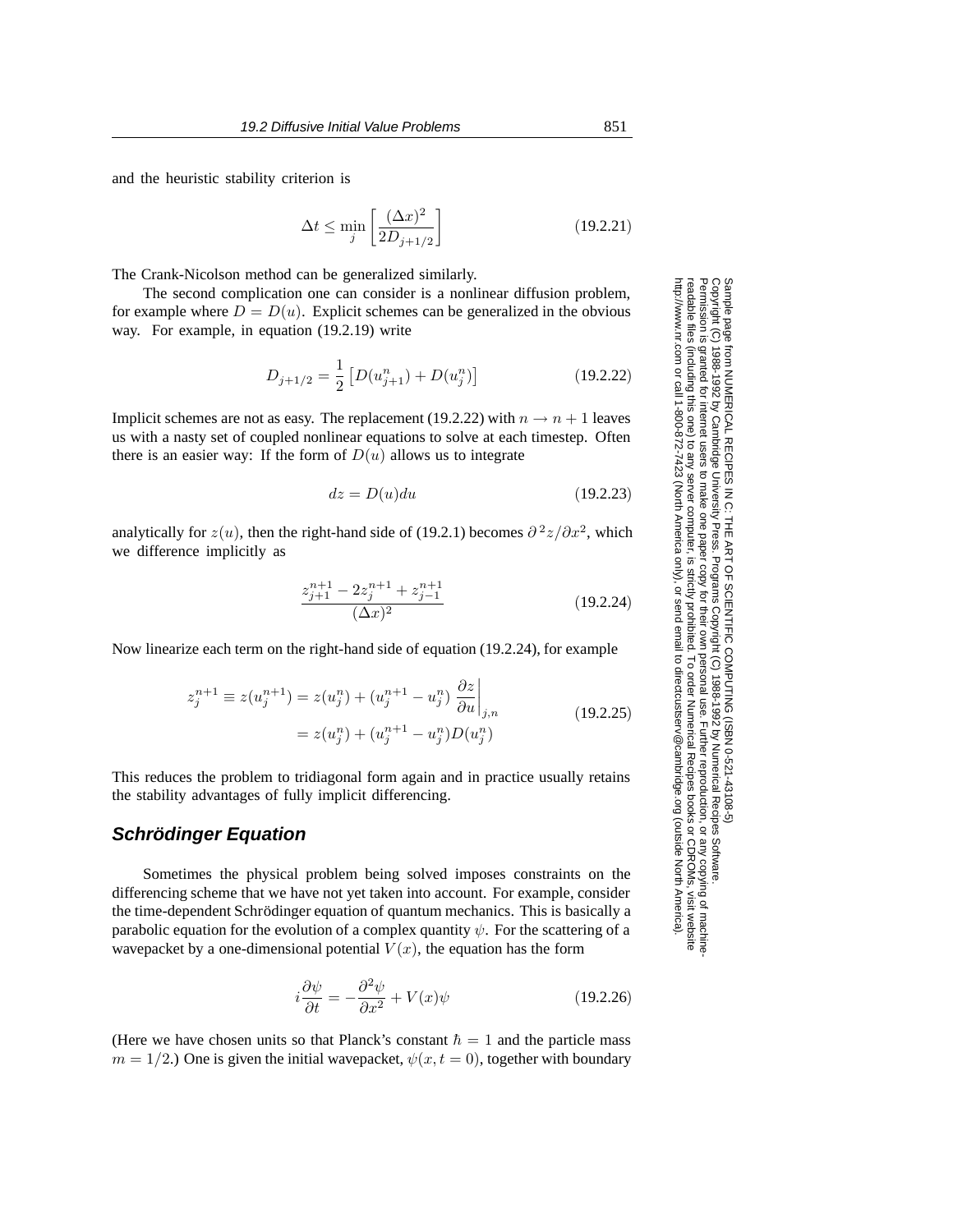conditions that  $\psi \to 0$  at  $x \to \pm \infty$ . Suppose we content ourselves with firstorder accuracy in time, but want to use an implicit scheme, for stability. A slight generalization of (19.2.8) leads to

$$
i\left[\frac{\psi_j^{n+1} - \psi_j^n}{\Delta t}\right] = -\left[\frac{\psi_{j+1}^{n+1} - 2\psi_j^{n+1} + \psi_{j-1}^{n+1}}{(\Delta x)^2}\right] + V_j \psi_j^{n+1}
$$
(19.2.27)

for which

$$
\xi = \frac{1}{1 + i \left[ \frac{4\Delta t}{(\Delta x)^2} \sin^2 \left( \frac{k\Delta x}{2} \right) + V_j \Delta t \right]}
$$
(19.2.28)

This is unconditionally stable, but unfortunately is not *unitary*. The underlying physical problem requires that the total probability of finding the particle somewhere remains unity. This is represented formally by the modulus-square norm of  $\psi$ remaining unity:

$$
\int_{-\infty}^{\infty} |\psi|^2 dx = 1 \tag{19.2.29}
$$

The initial wave function  $\psi(x, 0)$  is normalized to satisfy (19.2.29). The Schrödinger equation (19.2.26) then guarantees that this condition is satisfied at all later times.

Let us write equation (19.2.26) in the form

$$
i\frac{\partial\psi}{\partial t} = H\psi\tag{19.2.30}
$$

Permission is granted for internet users to make one paper copy for their own personal use. Further reproduction, or any copyin

computer, is strictly prohibited. To order Numerical Recipes books

or send email to directcustserv@cambridge.org (outside North America).

1988-1992 by Cambridge University Press. Programs Copyright (C) 1988-1992 by Numerical Recipes Software

Sample page from NUMERICAL RECIPES IN C: THE ART OF SCIENTIFIC COMPUTING (ISBN 0-521-43108-5)

from NUMERICAL RECIPES IN C: THE ART OF SCIENTIFIC COMPUTING (ISBN 0-521-43108-5)

Programs Copyright (C) 1988-1992 by Numerical Recipes Software.

g of machine-

or CDROMs, visit website

Copyright (C) 1988-1992 by Cambridge University Press.

Sample page t<br>Copyright (C)<br>Permission is <sub>9</sub>

readable files (including this one) to any server

http://www.nr.com or call 1-800-872-7423 (North America only),

where the operator  $H$  is

$$
H = -\frac{\partial^2}{\partial x^2} + V(x) \tag{19.2.31}
$$

The formal solution of equation (19.2.30) is

$$
\psi(x,t) = e^{-iHt}\psi(x,0)
$$
\n(19.2.32)

where the exponential of the operator is defined by its power series expansion.

The unstable explicit FTCS scheme approximates (19.2.32) as

$$
\psi_j^{n+1} = (1 - iH\Delta t)\psi_j^n \tag{19.2.33}
$$

where  $H$  is represented by a centered finite-difference approximation in  $x$ . The stable implicit scheme (19.2.27) is, by contrast,

$$
\psi_j^{n+1} = (1 + iH\Delta t)^{-1} \psi_j^n \tag{19.2.34}
$$

These are both first-order accurate in time, as can be seen by expanding equation (19.2.32). However, neither operator in (19.2.33) or (19.2.34) is unitary.